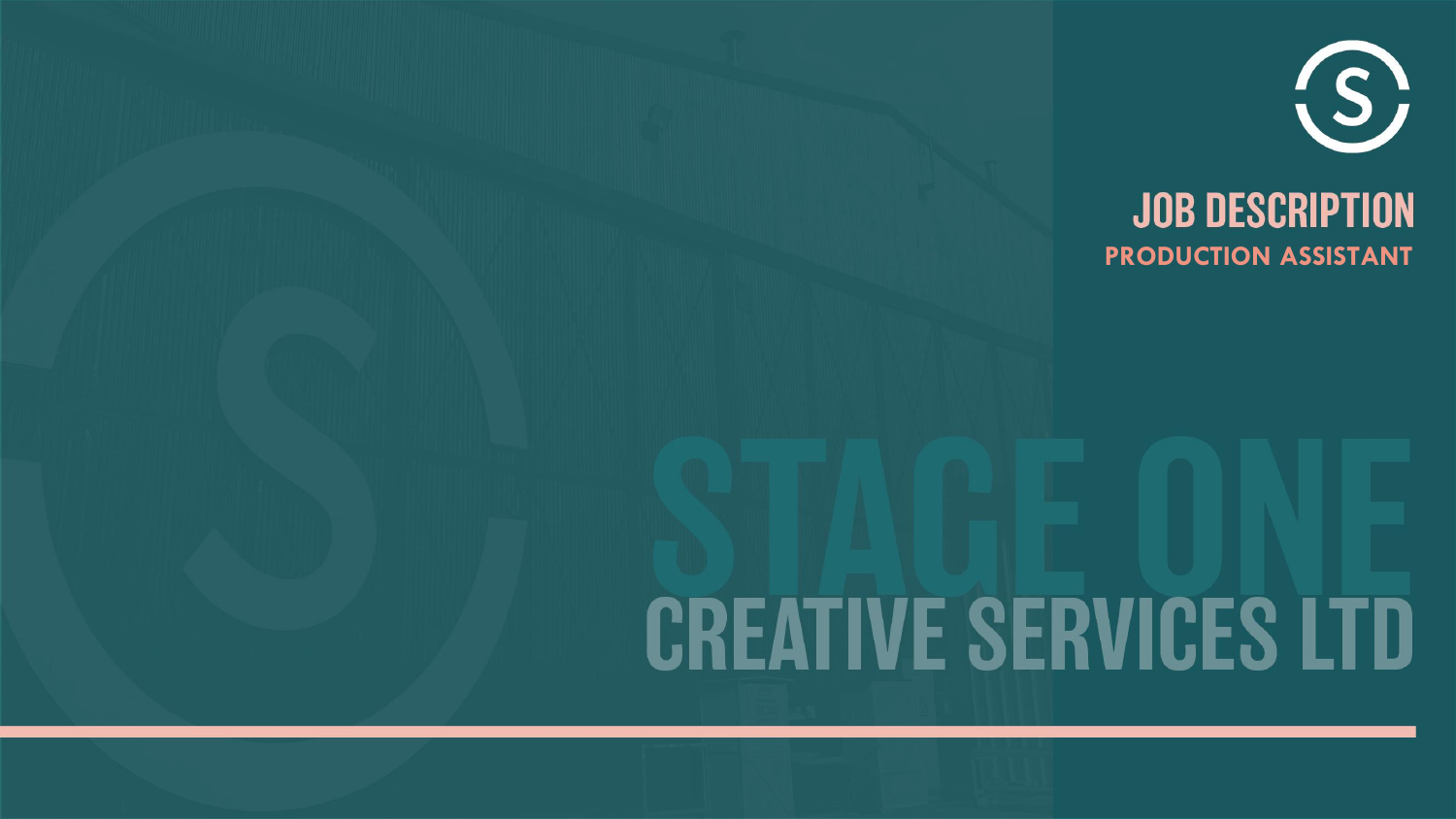## **SALARY**

## **HOURS OF WORK**

7.30am - 4.00pm with regular overtime, weekend work may be required

## **CONTRACT**

## **LOCATION**

Up to £12.50 per hour **Permanent** 7.30am- 4.00pm with regular **Permanent** Tockwith, York, United Kingdom.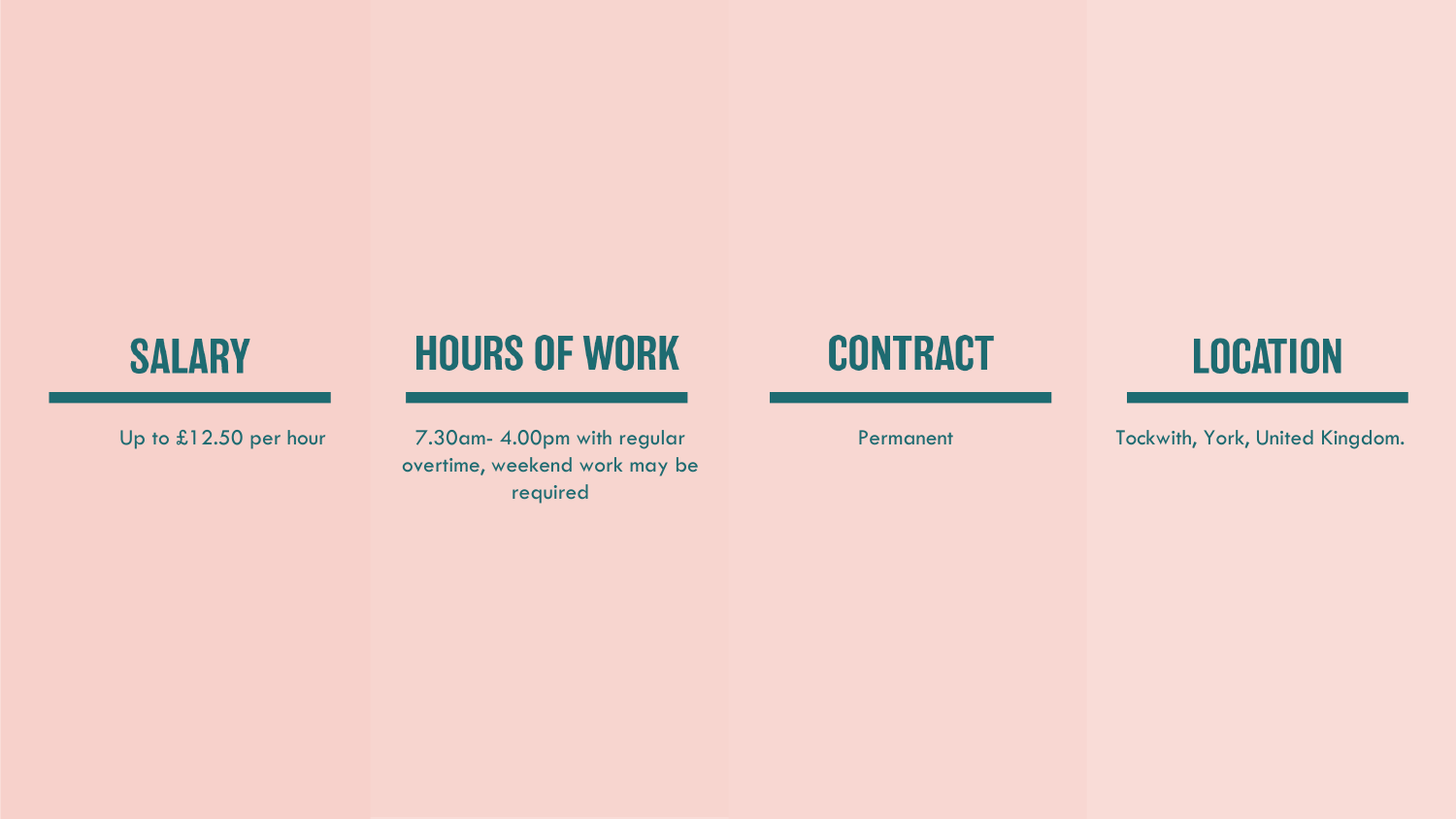# **ABOUT THE**

You may not have heard of Stage One, but you will have seen our work. We deliver exciting and innovative projects within the creative industries, from Olympic Cauldrons to TV sets, from giant artworks to jaw-dropping structures. End clients include Google, The BBC, The Brits, Amazon, Netflix, and even governments of rarely visited nations.

Our work can be seen around the world and falls into the following categories: large-scale events, theatre and TV sets, ceremonies, art installations and architectural pavilions. Stage One is a unique and innovative company to work for. Our clients come to us for help solving complex design challenges, turning their concepts and visions into things of beauty.

We are a multi-disciplined manufacturing facility spread over 14,000Sqm of estate. We are based in four giant hangars that house engineering, fabrication, woodwork, finishing and a specialist manufacturing facility.

The Production Assistant will work closely with the Production Management Team to oversee the manufacturing within the various Stage One Workshops including the Wood Shop, Metal Shop, Paint Departments, Machining and Operations; also working closely Drafting and Design, Project Management and Specialist Manufacturing.

The Production Assistant role works closely with all production workshops at Stage One and is responsible for helping ensure that manufacturing processes run reliably and efficiently and that project requirements are met, specifically projects are delivered on time, in full, to the required quality whilst adhering to all H&S standards.

The Production Assistant will report to and work closely with the Production Management team, liaising with various departments and coordinating tasks between all production areas.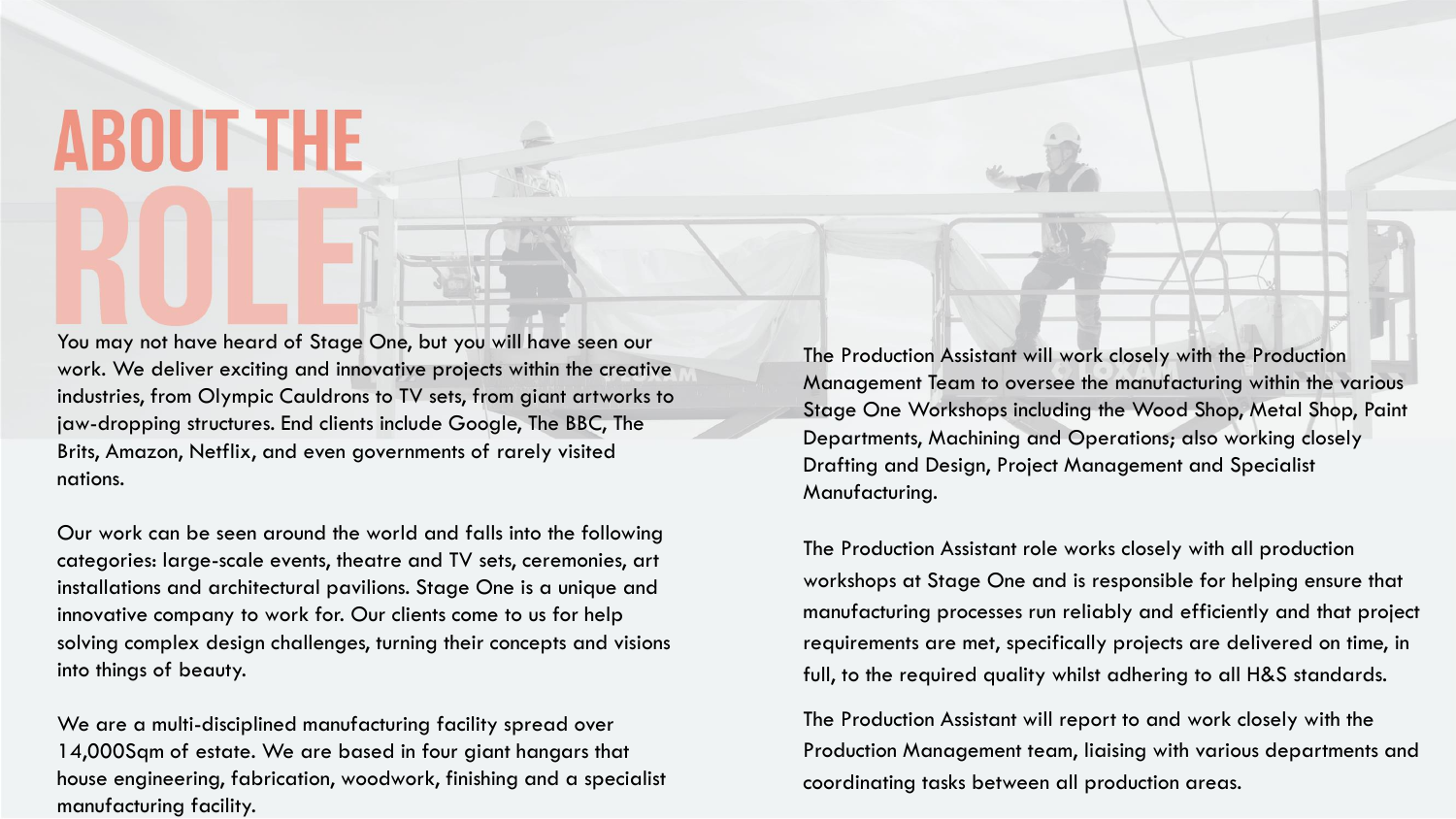# KEY RESPONSIBILITIES

- Ordering materials and stock control
- Coordinating inter-departmental transport
- Chasing production requirements with each department throughout the day
- Chasing any PO requests and ensure that adequate storage space if available to load it into the shop etc.
- Sourcing suppliers and products as the Production team needs
- Issue drawings to the workshops for specific projects
- To co-ordinate as necessary with the Design Team to ensure that key workshop personnel have the necessary input into design and specification
- Ensure that all company & statutory systems and procedures are followed

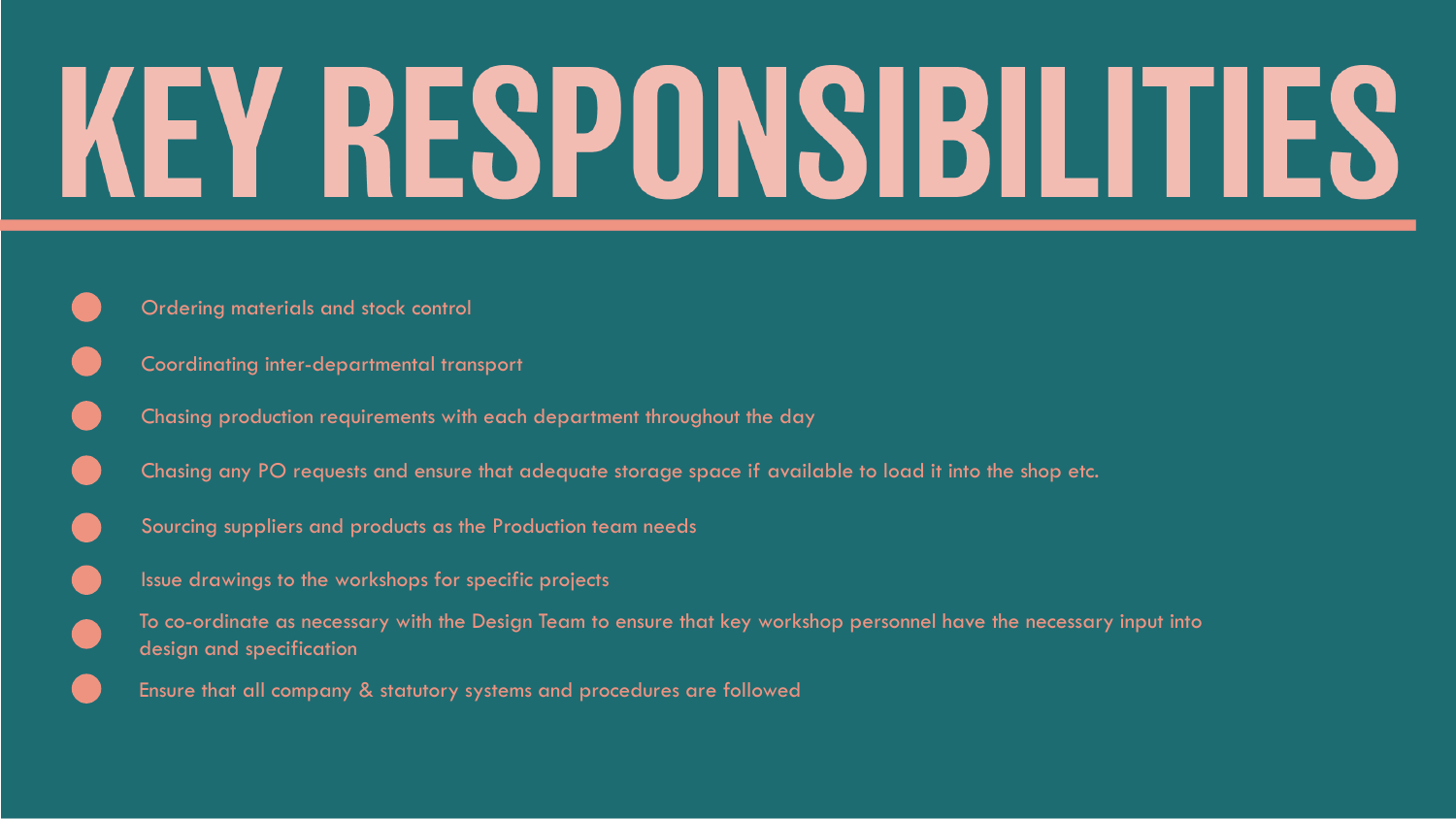# CONTINUED...



- Understand the required level of quality to match client expectations and ensure that built items conform to this standard
	- Ensure that all company & statutory systems and procedures are followed with regards to Health & Safety
	- Ensuring risk assessments and method statements are obtained reviewed and filed and H&S files are complete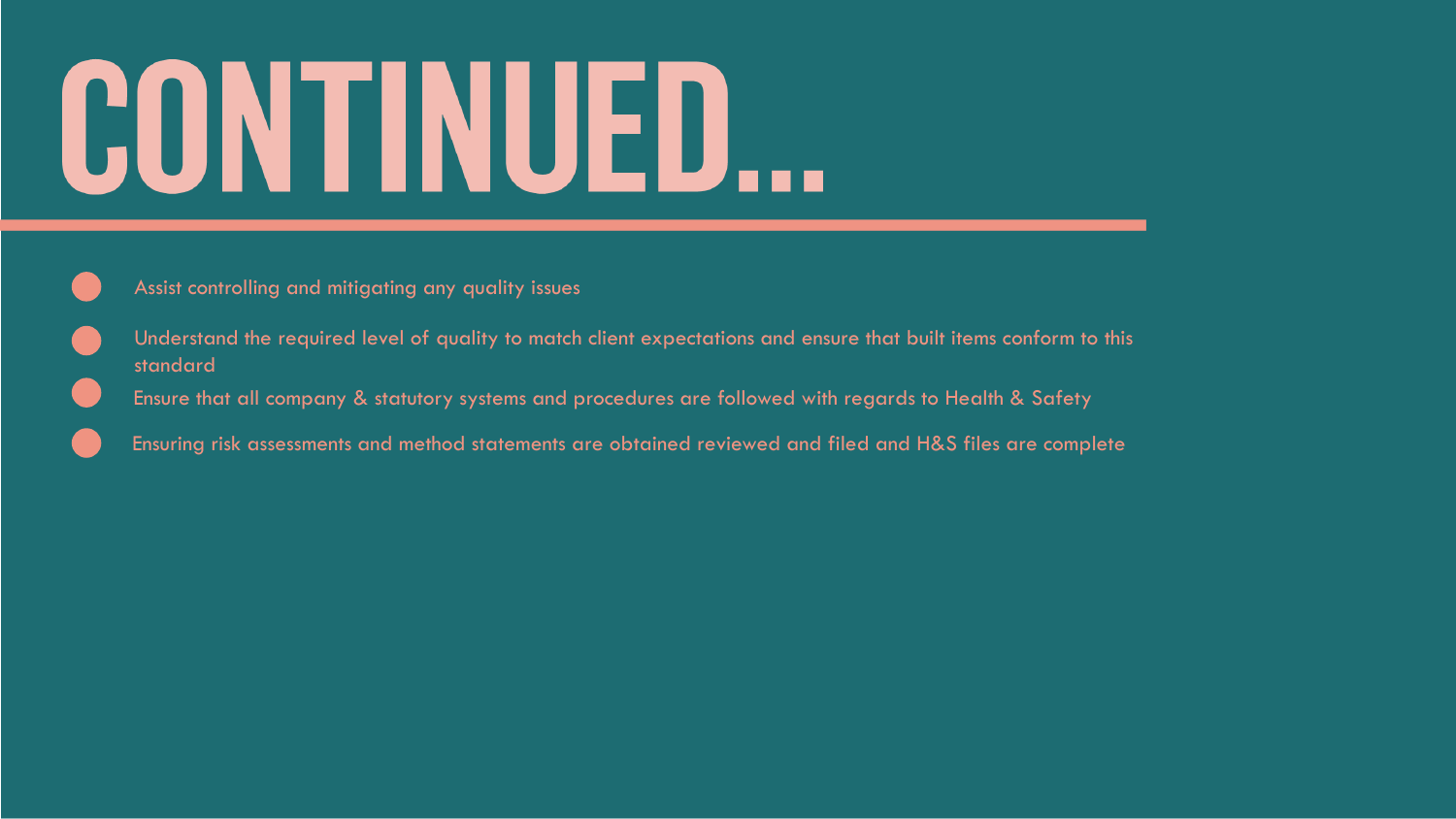# **PERSON**<br>SPECIFICATION

# AI IFICATIſ

### ESSENTIAL

### ESSENTIAL

### ESSENTIAL

(including Maths and English), or an equivalent educational qualification, or relevant experience

- Positive attitude to work
- tight deadlines
- Drive, enthusiasm and commitment
- periods of the year
- Willingness to undertake relevant training as appropriate
- 

- Highly organised and able to work flexibly, under pressure and to

A general education to include 5 GCSE passes at Grade C or above

Knowledge of construction methods in a broad range of sector - Working knowledge of wood / metal/ CNC machinery / equipment

- Have a flexible approach to working hours, so that these can be arranged to meet the needs of the business, particularly during busy

Enthusiasm to support other areas of the department as required

- Knowledge of H&S and correct use of PPE DESIRABLE
- Knowledge of materials / woods / grades of steel
- 
-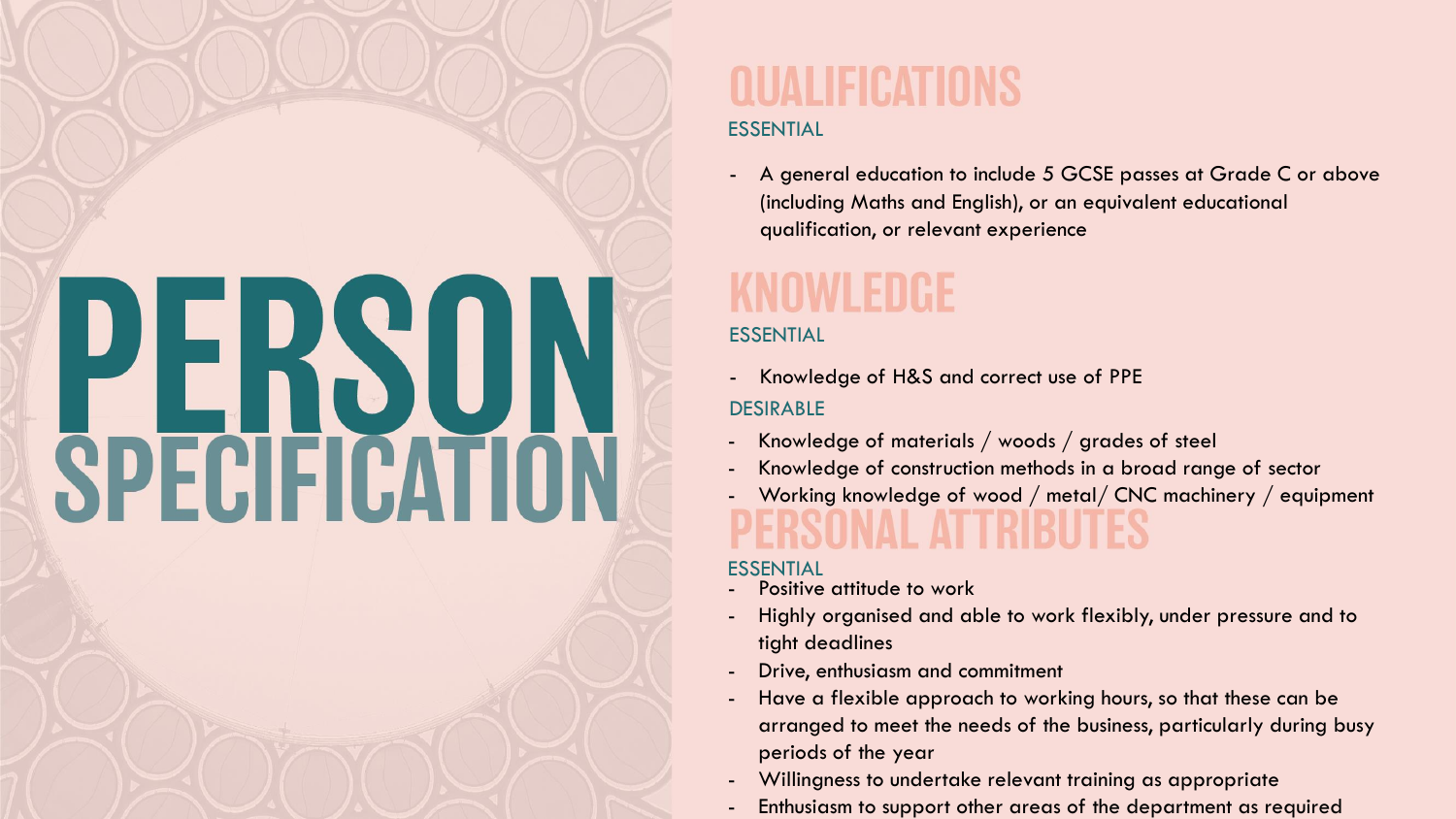# **SKILLS, EXPERIENCE, ABILITIES AND COMPETENCIES**

### ESSENTIAL

- Ability to lead a team, problem solve and deal with pressure
- Ability to communicate effectively with a wide range of people
- Experience of working to varying production deadlines and changing specifications

### DESIRABLE

- Experience in a multi-disciplined workshop environment